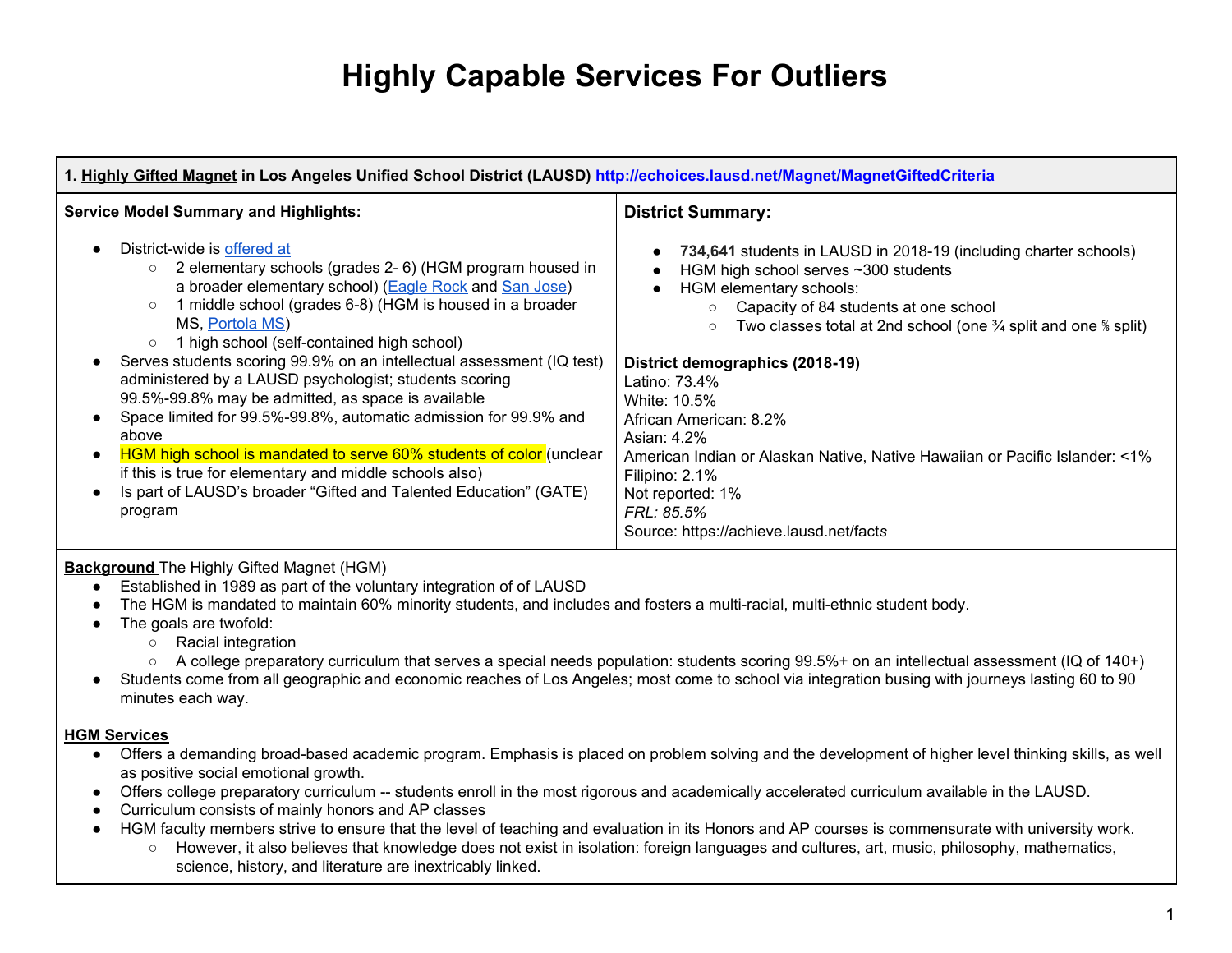○ Many students take the opportunity to pursue personal research projects in literature or the sciences, participate in state, regional and national competitions in literature, history, math and science, and enroll in courses of interest at the local colleges and universities.

## **Eligibility** *(for Highly Gifted Magnet HIGH SCHOOL)*

- Priority is given to "Highly Gifted" students, e.g. students who score 99.9% on a "intellectual assessment" (IQ test) conducted by a LAUSD psychologist
- Students scoring 99.5% 99.8% on an LAUSD intellectual assessment may be accepted based on seat availability.
- Space is limited for 99.5%-99.8%, automatic admission for 99.9% and above.
- 60% of seats are reserved for students of color
- ● Students are eligible for HG Magnet schools if they
	- (a) took an "<u>intellectual assessment</u>" (popularly called IQ test) conducted by an LAUSD psychologist, and
	- (b) scored in the 99.5th percentile or above.
		- This test is different from the OLSAT High Ability test given to every 2nd grader
		- Priority admission to HGM is given to students with 99.9%, officially "Highly Gifted" by LAUSD definition.
		- ■ If there are openings remaining in the program, "Gifted" students with 99.5%-99.8% ("Highly Gifted *Applicable*") can be admitted, with priority based on [Magnet](http://echoices.lausd.net/Magnet/MagnetPriority) points.
- ● Who gets the "intellectual test"?
	- Even though every LAUSD student takes the OLSAT test (which can qualify for Gifted programs), few students get the Intellectual test. These are given to students who 1) are recommended by their school for further testing, or 2) scored very highly on the OLSAT (top 1%).
- LAUSD does not accept tests conducted by private psychologists for HGM eligibility.
- At this time, LAUSD does not have the resources to administer tests to non-LAUSD students

## **Notes on LAUSD's Broader Gifted Offerings:**

- In addition to the HGM, LAUSD has a broader "Gifted and Talented Education" (GATE) program, as well as "Gifted Magnets" (a less competitive magnet school) -- serving students with gifted levels of gifted qualifications in LAUSD. "Gifted Magnets" serve students who demonstrate ability or strong potential to work two years above grade level in academic subjects. They offer enriched interdisciplinary academic environments that are exciting, challenging, and encourage students to use creative/critical-thinking skills. "*High Ability"* and "*Highly Gifted"* applicants may apply to a Gifted Magnet.
- ● **LAUSD Gifted & Talented [Programs:](https://achieve.lausd.net/gate)** Programs are offered to students who require an environment which encourages extremely high levels of abstract thinking, motivation, interest, achievement, peer interaction, and a radically accelerated pace of learning. Acceptance is based on eligibility criteria, availability of space, and any specific conditions unique to the school. The following lists the program opportunities:
	- **[Resident](https://achieve.lausd.net/Page/13731) School GATE Program** (All schools must include a cluster program for gifted students)
	- **Schools for [Advanced](https://achieve.lausd.net/Page/2024) Studies (SAS)** (149 demonstration sites across the District)
	- **Magnet [Programs](https://achieve.lausd.net/Page/2018)** (48 programs, including 4 highly gifted magnets)
	- **Honors and Advanced [Placement](https://achieve.lausd.net/Page/1405#spn-content) classes** (In middle and senior high schools)
	- **[Conservatory](https://achieve.lausd.net/Page/2046) of Fine Arts** (Saturday instructional program)
- **GATE Areas Identification:** In accordance with California Ed Code, Los Angeles Unified School District (LAUSD) defines a gifted and talented student as one who exhibits excellence or the capacity for excellence far beyond that of their chronological peers in one or more gifted/talented categories. There are 7 categories of gifted learners in LAUSD:
	- Intellectual Ability
	- High Achievement Ability
	- Specific Academic Ability
	- Creative Ability
	- Leadership Ability
	- Visual Arts Ability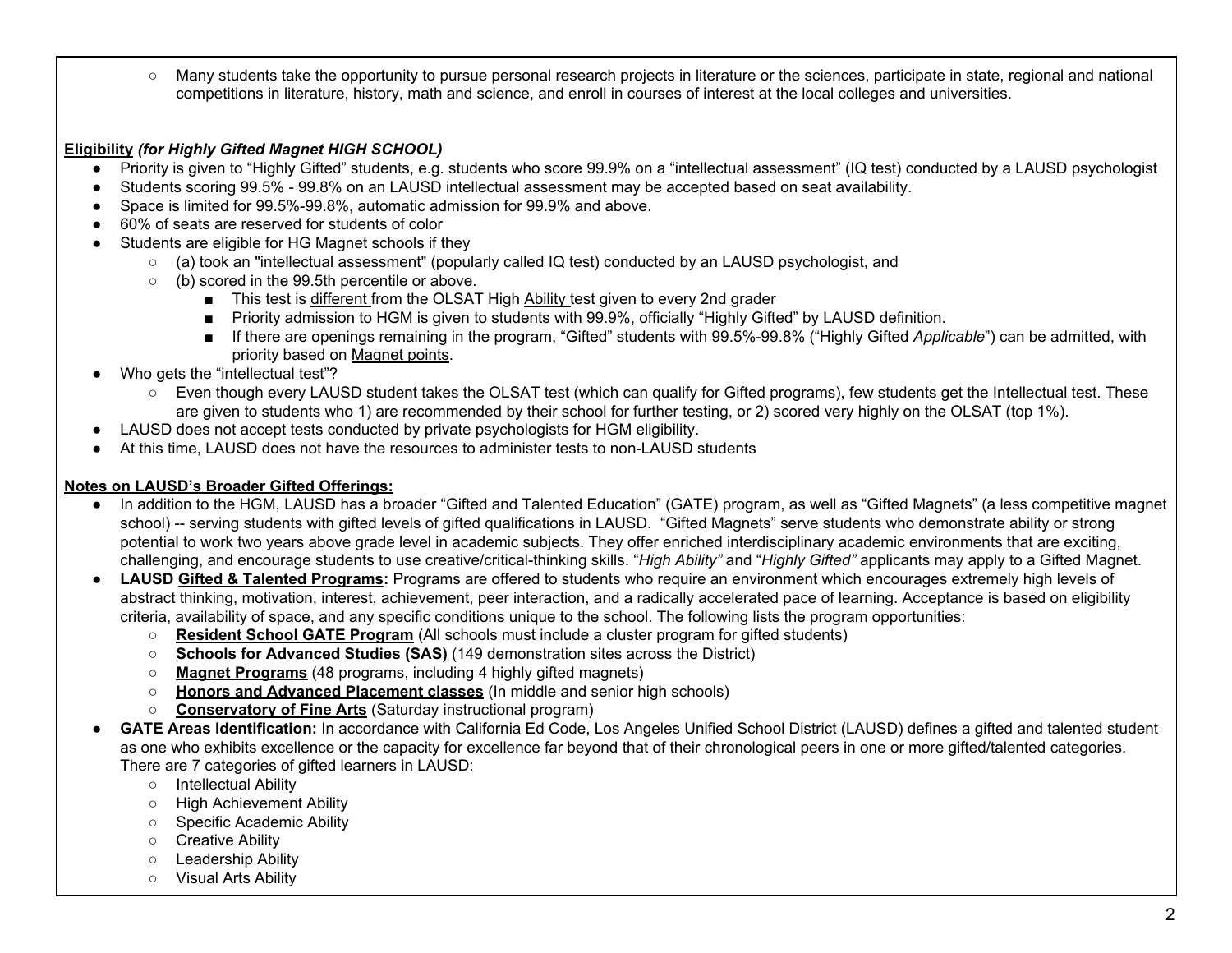- Performing Arts Ability
- **Identification process:** A referral for identification can be made by a teacher, parent, or student. Interested parents should contact their local school and meet with the school site GATE coordinator to initiate the process. Identification is accomplished through a screening and assessment process consisting of the following components:
	- **Search and referral:** The school develops an initial list of potential candidates through the process of search and referral. The screening process and recommendation must be documented *prior* to obtaining the required parent consent and completing the referral.
	- ○ **Screening:** The school administrator or designee screens students by collecting data from existing sources, such as, the cumulative record, standardized test scores and progress report cards. The recommendation to continue the identification process must be made by LAUSD school certificated personnel.
	- **Local School Gate Committee Review:** When a student is a good candidate for consideration, a member of the Local School Screening Committee obtains parent consent and completes the referral. When appropriate, the following are required:
		- an evaluation of academic abilities or an intellectual assessment administered by a LAUSD psychologist
		- an audition in the performing arts: dance, drama or vocal
		- a demonstration in the visual arts consisting of portfolio evaluation and student drawings at the site.
	- ○ **District Verification:** A designated District staff member reviews all screening and assessment materials and determines the eligibility of students.
- Test results from private sources may be used to supplement the evaluation but may not be used instead of the District test results. According to County Counsel, selecting students solely on the basis of private test results would constitute denial of equal protection under the law for those who cannot afford or obtain private testing.

## **Other Gifted Services**:

 Programs are offered to students who require an environment which encourages extremely high levels of abstract thinking, motivation, interest, achievement, peer interaction, and a radically accelerated pace of learning. Acceptance is based on eligibility criteria, availability of space, and any specific conditions unique to the school. The following lists the program opportunities:

[Resident](https://achieve.lausd.net/Page/13731) School GATE Program (All schools must include a cluster program for gifted students)

Schools for [Advanced](https://achieve.lausd.net/Page/2024) Studies (SAS) (149 demonstration sites across the District)

Magnet [Programs](https://achieve.lausd.net/Page/2018) (48 programs, including 4 highly gifted magnets)

Honors and Advanced [Placement](https://achieve.lausd.net/Page/1405#spn-content) classes (In middle and senior high schools)

[Conservatory](https://achieve.lausd.net/Page/2046) of Fine Arts (Saturday instructional program)

 **Why It Was Included In This Comparison:** Task Force members mentioned it. Christine Tang shared some models for education of outlier children (profoundly HC, outlier 2e), and identified three districts that seem to fit the bill. This is one of those districts.

## **2. Spring Branch Academic Institute (Houston, TX) https://sbai.springbranchisd.com**

| <b>Service Model Summary and Highlights:</b>                                                                                                                                                                                                | <b>District Summary:</b><br>35,000 students                  |
|---------------------------------------------------------------------------------------------------------------------------------------------------------------------------------------------------------------------------------------------|--------------------------------------------------------------|
| GRADES K-9 in 2018-19 for qualifying Spring Branch ISD students<br>and will continue to expand to serve an additional grade level each<br>year.<br>Uses a school-within-a-school format with a separate director and core<br>teaching staff | Demographics:<br>59.2% Hispanic<br>26.8% White<br>6.5% Asian |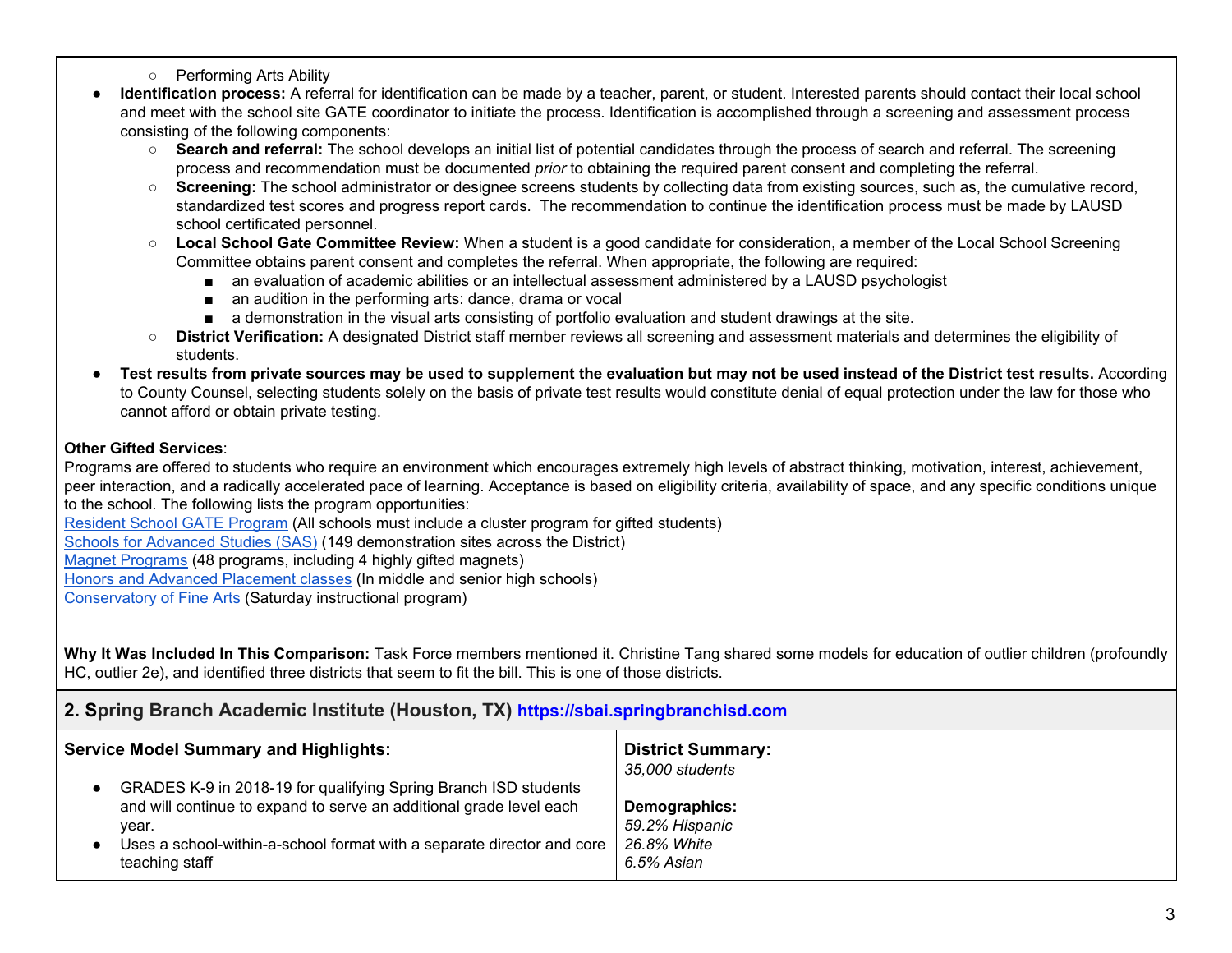| Meets students' affective needs by providing a true peer group and<br>service learning opportunities | 5.1% African American<br>2.4% Other       |
|------------------------------------------------------------------------------------------------------|-------------------------------------------|
|                                                                                                      | 34% ELL<br>56% Economically Disadvantaged |

## **Background:**

## **Program Details:**

- ● Students must meet the following criteria"
	- Standard score 145+ (99.9%) or above on at least two of the following sections of the IQ test administered in Level 3: Verbal, Non-Verbal and/or Composite.
	- On grade level or above age peers on district administered criterion-referenced assessments measuring content mastery in reading and math: two grades preferred.
- <https://sbai.springbranchisd.com/about/leadership>
- ● Spring Branch Academic Institute provides individualized instruction at the appropriate pace, depth and complexity needed by highly gifted students in a multi-aged setting. By creating a school-within-a-school for this specific population, SBISD is filling a great need for students in Spring Branch ISD.
- ● **Mission Statement**: Spring Branch Academic Institute will provide highly, exceptionally, and profoundly gifted children an advanced educational opportunity matched to their individual abilities, strengths and interests.
- ● **Rationale**: There are no public programs or schools designed specifically to meet the needs of highly, exceptionally, and profoundly gifted students in the Houston area. Parents of highly gifted children seek appropriate educational settings for their children.
- **● Highlights**
	- Expanding to grades K-9 in 2018-19 for qualifying Spring Branch ISD students and will continue to expand to serve an additional grade level each year
	- Uses a school-within-a-school format with a separate director and core teaching staff
	- Meets students' affective needs by providing a true peer group and service learning opportunities
- ● **History**: The creation of Spring Branch Academic Institute (SBAI) was first recommended in 2005 by an Elementary GT Task Force. A second task force with predominantly new members recommended it again in 2007. SBAI opened to eligible SBISD students age appropriate for grades K-4 in 2013-2014. Based on the experiences of other public school districts in urban areas (Carrollton-Farmers Branch in Carrollton, Texas and Paradise Valley Unified in Scottsdale, Arizona), the school will grow as it attracts eligible students. In the 2018-19 school year, it will be serving grades K-9. SBAI is a demonstration of SBISD's commitment to meet the educational needs of ALL students.
- **Other G&T services**:
	- $\circ$  In addition to daily GT services in their classrooms, identified GT students in grades K-2 are offered GT services through a pull-out program that takes place at their home campuses. Students are pulled out of their classrooms for services 90 to 120 minutes a week. Pull-out instruction focuses on the development of independent research skills and on meeting the social-emotional needs of GT students
	- $\circ$  In addition to daily GT services in their classrooms, identified GT students in grades 3-5 are offered GT services through a pull-out program that takes place at the Bendwood campus. Students are bussed from their home campuses one day a week for a full day of services with identified GT students from other campuses. Instruction in the SPIRAL program at Bendwood is interdisciplinary. Units of study are designed to provide the depth and complexity that GT students need, while also addressing their social-emotional needs.
	- ○ Identified GT students in grades 6-12 are provided services specific to their identified areas of giftedness: language arts/social studies and/or mathematics/science. GT students may be grouped in GT-only classes, clustered in Pre-AP/AP classes, or IB classes. The grouping varies by school, grade level, and subject area.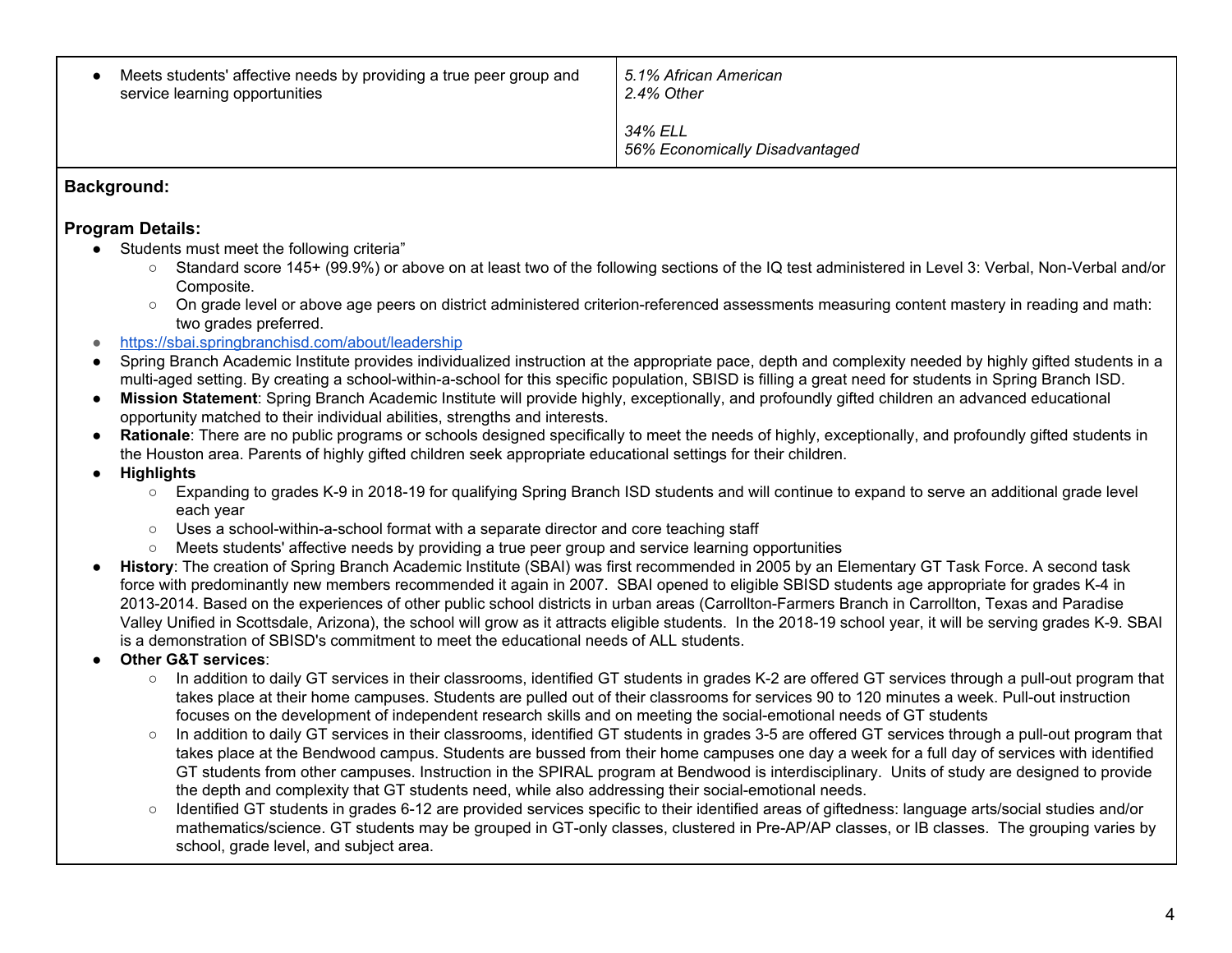○ Acceleration is offered in math as a single subject or a whole grade can be skipped. The passing requirements are different depending if students have had prior instruction.

 **Why It Was Included In This Comparison:** Christine shared a few models for education of outlier children (profoundly HC, outlier 2e), and identified three districts that seem to fit the bill. This is one of those districts.

## **Resources:**

● <https://sbai.springbranchisd.com/about/leadership>

## **3. Carrollton-Farmers Branch ISD LEAP** (Carrollton, TX - N. of Dallas)

<https://cfbisd.edu/departments/educational-services/advanced-academic-servicesgifted/>

| <b>Service Model Summary and Highlights:</b><br>LEAP:                           | <b>District Summary:</b>                                                                                                                                                                                                                              |
|---------------------------------------------------------------------------------|-------------------------------------------------------------------------------------------------------------------------------------------------------------------------------------------------------------------------------------------------------|
| <b>GRADES K-8 self-contained</b><br>GRADES 9-12th pre-AP and AP classes offered | 25,230 students<br>African American 16.4%<br>American Indian 0.3%<br>Asian 11.5%<br>Hispanic 56.0%<br>Pacific Islander 0.1%<br><b>White 12.9%</b><br>Two or more races 2.8%<br>Economically disadvantaged 64.1%<br>Limited English proficiency 29.3 % |

## **Program Details:**

- Carrollton-Farmers Branch ISD in Texas LEAP 99th%ile cognitive, achievement test scores at or above the 95th%ile
- <https://cfbisd.edu/departments/educational-services/advanced-academic-servicesgifted/aceleap-program-design/>
- LEAP (Leading Exceptional Academic Producers) is a sequential program that seeks to integrate the intellectual and affective (emotional/social) aspects of the highly gifted child who demonstrates a need for an augmented curriculum.
- LEAP qualified students are served at a single elementary campus and a single middle school campus; curriculum accelerated 2 years ahead.
- ● They learn with their other highly gifted peers in the four core subject areas and experience all other learning experiences within the general education population. All gifted students are further served through an array of Pre-AP and AP (Advanced Placement) courses in the middle and high school years. Gifted high school students (LEAP and ACE) are served through Global and World Experience classes that combine an AP Social Sciences course with an English Language Arts course.
- It is for all students who qualify, not limited seats.

## **Other G&T Services**:

 Academic Creative Education (ACE): In elementary, students are cluster grouped to receive instruction in three formats: 1) with other identified students 2) individually and 3) with other students possessing a range of abilities. The ACE cluster groups work with a curriculum designed to present learning experiences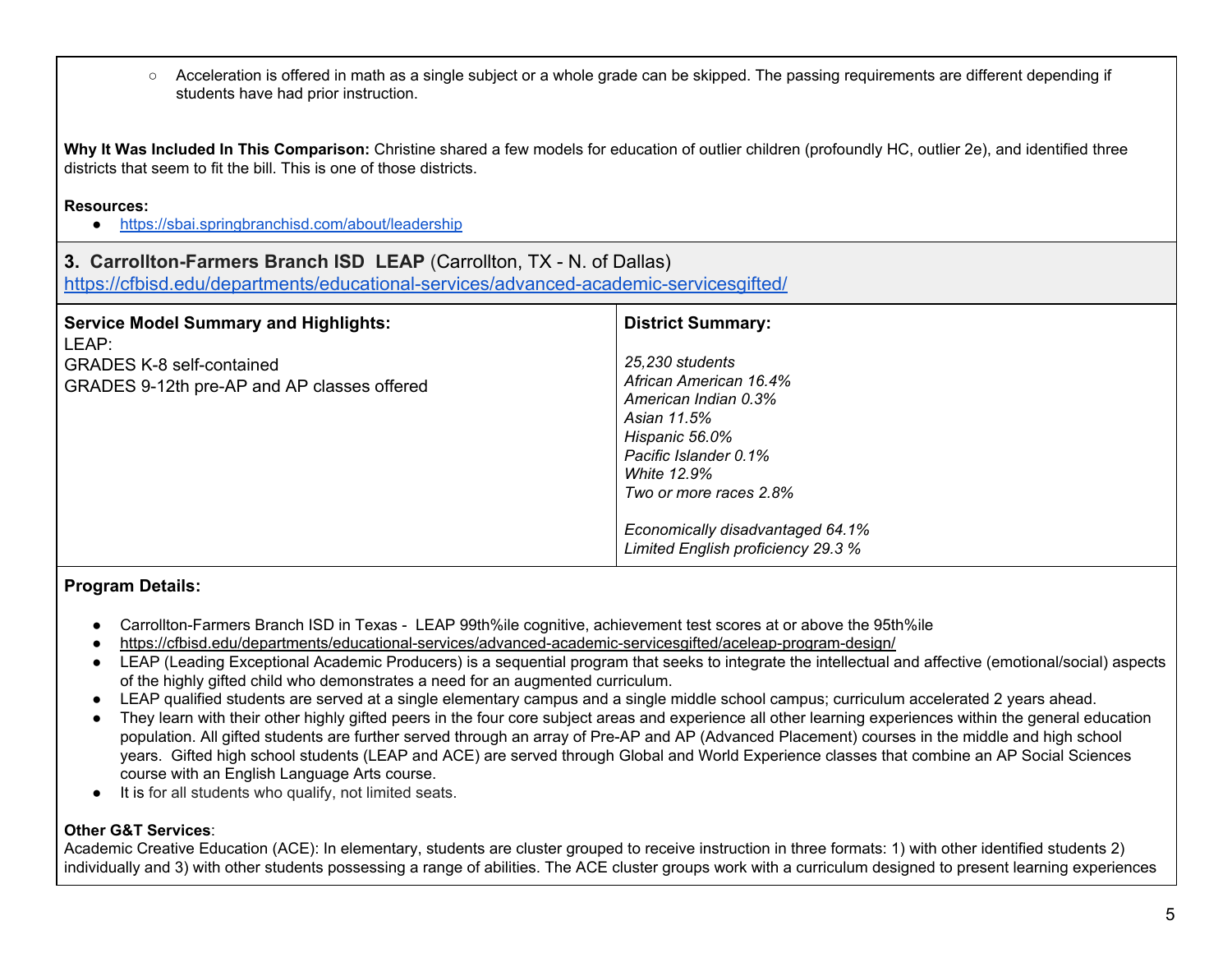that add depth, complexity, and pacing commensurate with the abilities of the student. At the high school level, ACE students are offered a variety of identified gifted classes in grades 6-12.

#### **Why It Was Included In This Comparison:**

- Mentioned by Spring Branch Academic Institute in Texas in the history of their program ("Based on the experiences of other public school districts in urban areas (Carrollton-Farmers Branch in Carrollton, Texas and Paradise Valley Unified in Scottsdale, Arizona, the school will grow as it attracts eligible students.."
- ● Christine shared a few models for education of outlier children (profoundly HC, outlier 2e), and identified three districts that seem to fit the bill. This is one of those districts

## **4. Paradise Valley Unified (NE Phoenix and Scottsdale, AZ) https://www.pvschools.net/Page/149**

| <b>Service Model Summary and Highlights:</b>                                                                                                                                                                     | <b>District Summary:</b><br>56% Caucasian                                                         |
|------------------------------------------------------------------------------------------------------------------------------------------------------------------------------------------------------------------|---------------------------------------------------------------------------------------------------|
| <b>GRADES Preschool-12th grade</b><br>Self-Contained AND Schoolwide Cluster Grouping Models<br>$\bullet$<br>Gifted program for grades K-6<br>• Options for Digital Learning Ctr, AP, Honors, IB, CREST<br>(STEM) | 32% Hispanic<br>3% Asian<br>3% African American<br>1% Native American<br>5% Other and Multiracial |
|                                                                                                                                                                                                                  | 36% Free/reduced lunch<br>13% Gifted students<br>18 Title I schools                               |

### **Program Details:**

Elementary:

- Self-Contained Gifted program for grades K-6
- Schoolwide Cluster Grouping Model for grades K-6
- Honors Program for grades 4-6

Middle [School](https://www.pvschools.net//site/Default.aspx?PageID=144) students can participate in the Digital Learning Center located at Sunrise Middle School. High [School](https://www.pvschools.net//site/Default.aspx?PageID=145) students can attend the Digital Academy for Advanced Placement Scholars at Shadow Mountain High School. In addition, gifted students may choose to enter:

- K-12 International [Baccalaureate](https://www.pvschools.net/Page/5514) program at Quail Run Elementary, Vista Verde Middle School, and North Canyon High School;
- CREST Center for Research in [Engineering,](https://www.pvschools.net/site/Default.aspx?PageID=3824) Science, and Technology at Paradise Valley High School; or choose to create their own instructional emphasis in an area such as world languages.

 Gifted testing takes place three times a year in accordance with the Arizona State Mandate. Paradise Valley Unified School District primarily uses the Cognitive Abilities Test (CogAT) and the Naglieri Nonverbal Ability Test (NNAT2) to identify gifted students and ensure fairness to the District's ethnically diverse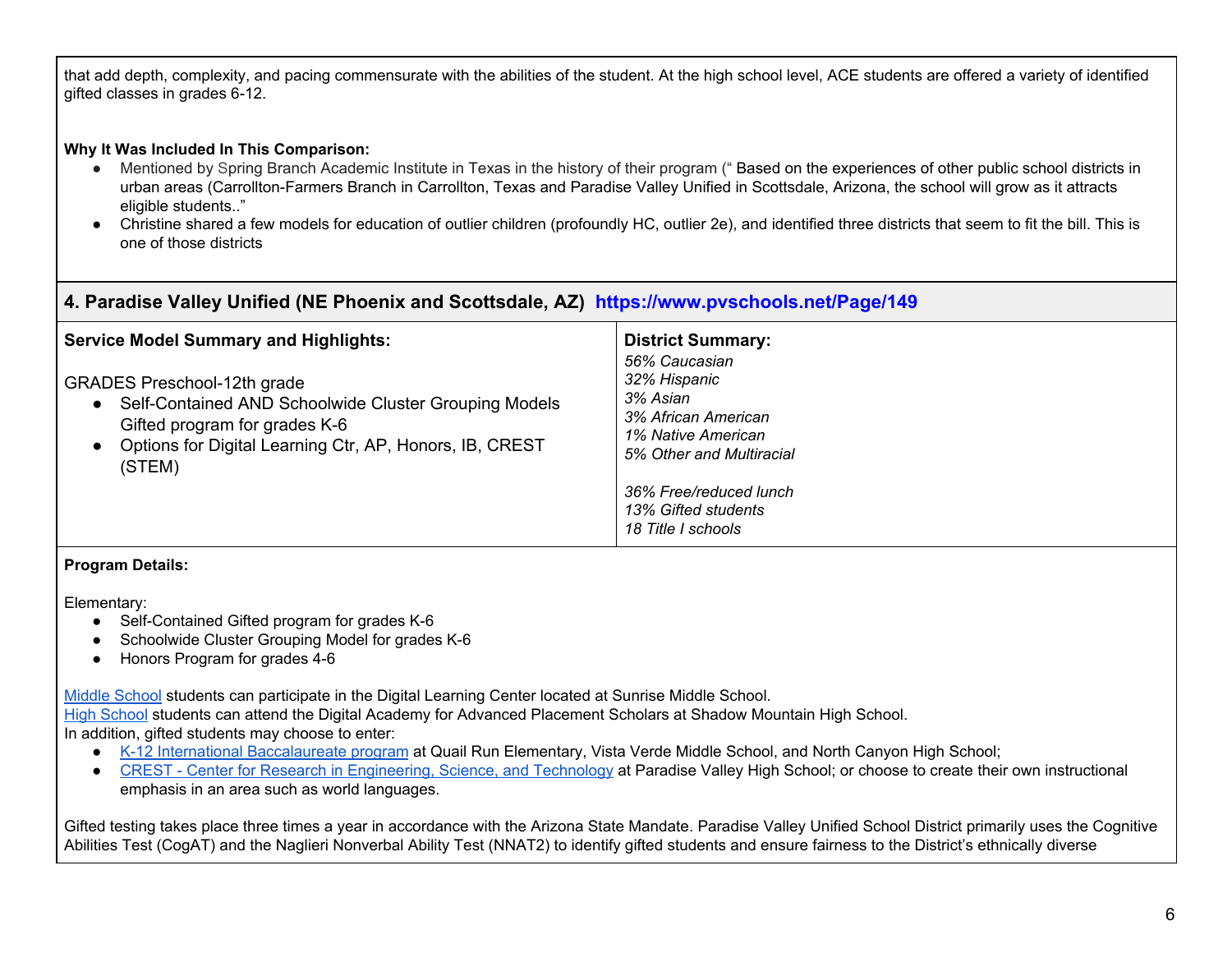population. Stanford Binet Intelligence Scales (SB-V) is used for incoming preschool only. The Gifted Department will accept private test scores from psychologists who are on the approved list of outside providers.

 Students qualify for gifted services by scoring in the 97th percentile or above on any one, or combination, of the verbal, quantitative, or nonverbal sections of a state approved test beginning in [kindergarten.To](https://kindergarten.To) qualify for the self-contained gifted program students must have an IQ of 140+ or gifted test scores of 97+ in two of the three areas: verbal, quantitative, or non-verbal, with the third score being 90 or higher. Preferably verbal and quantitative scores will be 97-99 percent.

### **Gifted Education Mission Statement**

 PV Schools supports the philosophy that giftedness denotes the possession and use of untrained natural abilities (Gagne). We believe that gifted students' natural abilities translate to educational needs that require differentiated instructional programming as an integrated part of their regular school day.

#### **Definition of Gifted Students**

 PVUSD defines gifted students as those children of lawful school age who show, or have the potential for showing, an exceptional level of performance in one or more areas of expression (National Association for Gifted Children). In accordance with the AZ State Mandate for Gifted Education, gifted education services are offered to all students who score at or above the 97th percentile on a verbal, quantitative, and/or nonverbal battery of a test included on the Arizona State-Approved Gifted Test List.

## **Definition of Gifted Education**

 PVUSD defines gifted education as services and coursework that provide extended learning opportunities focused on the cognitive and affective needs of gifted students. Gifted Education services in PVUSD are inclusive of all school populations and student demographics, and consist of integrated, differentiated learning experiences provided during the regular school day. The array of gifted education services in PVUSD incorporates and addresses:

- Continuity of programming to fit the needs of all gifted students
- Continual progress to ensure individual academic progress
- Daily interaction with other gifted students in the content areas
- Differentiated curriculum and instruction
- Accelerated pacing in the core content areas
- Critical thinking, creativity, and problem solving
- Flexible grouping according to ability levels, learning styles, and areas of interest
- Attention to gifted students' social and emotional needs.

#### **PVUSD employs the following personnel to support Gifted Education Services in the District**:

Gifted Education Specialist at each elementary school Gifted Cluster Teachers at each elementary school Gifted Education Liaison at each middle and high school Self-contained Gifted Program Teachers at the elementary and middle school levels Self-contained Teachers for the Uniquely Gifted Program at the elementary and middle school levels Honors, Advanced Placement, & International Baccalaureate Teachers, K-12 Gifted Testing Technicians Gifted Cluster Teacher Coach Gifted Program Mentor Gifted Data Technician Administrative Assistant